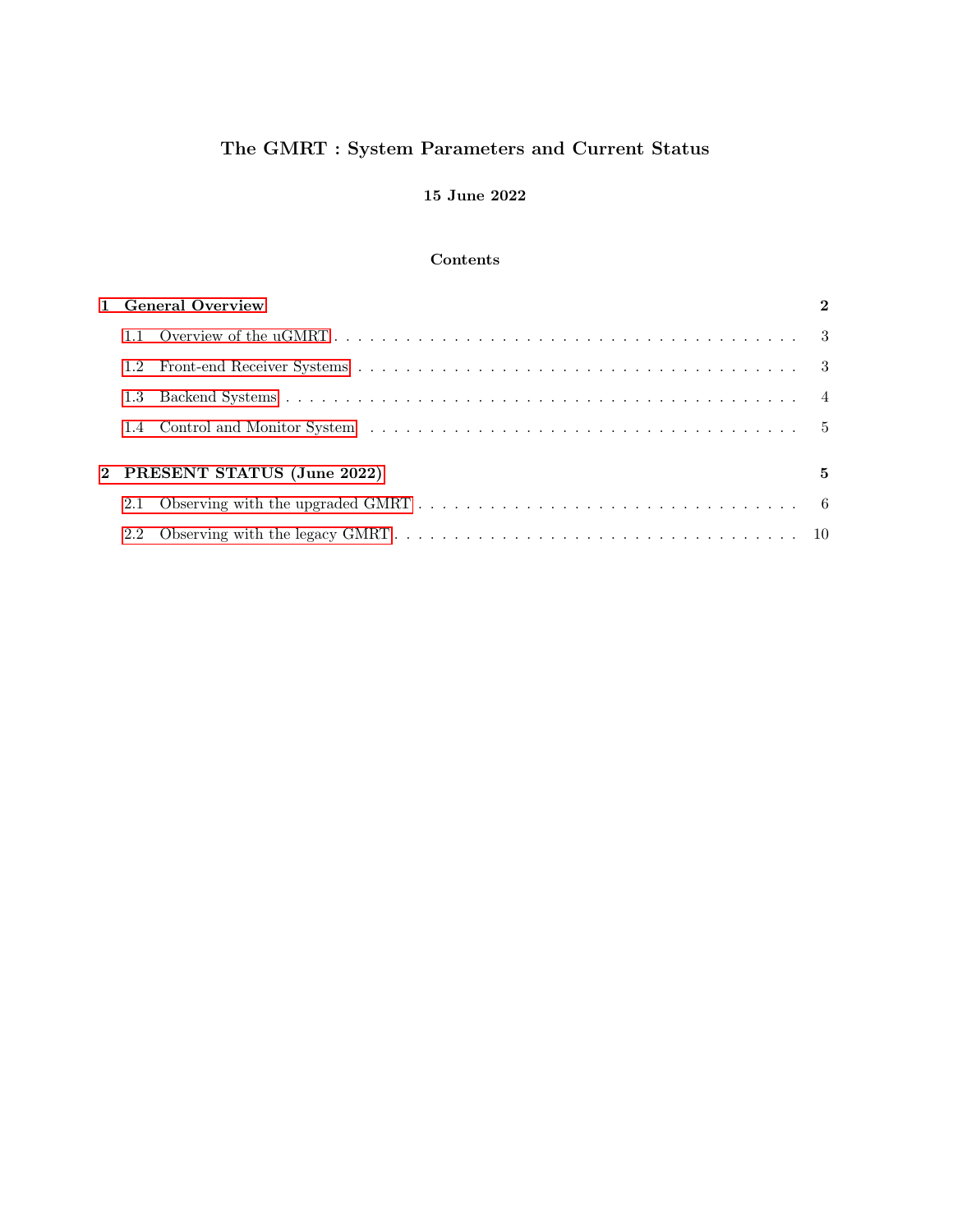This document gives an overview of the latest status of the GMRT and relevant system parameters useful for planning GMRT observations. Section 1 gives the background and an overall description of the GMRT, covering the legacy system and the upgraded GMRT. Section 2 gives the current status of the GMRT, and is the part most relevant for those planning observations with the facility.

#### 1. General Overview

<span id="page-1-0"></span>The GMRT consists of thirty 45 m diameter antennas spread over a 25 km region. Fourteen antennas are in a compact, quasi randomly distributed array, in a region of size about 1 km (called the Central Square). The remaining sixteen antennas are on the 3 arms of a "Y" (NorthWest, NorthEast and South), each of length  $\approx 14$  km, with 5 or 6 antennas on each arm. The longest baseline is about 25 km and the shortest is about 100 m, without foreshortening. The array configuration is shown in Fig. 1.

The telescope (Latitude=19.1°N, Longitude =  $74.05°E$ ) is located near Khodad village, which is about 80 km north of Pune. The telescope site houses laboratories, a guest house, a library and a canteen. The observatory can be reached using the daily shuttle service that starts from NCRA, Pune at 7 AM in the morning and return from GMRT at 5:30 pm (all days including holidays and weekends), or by a direct taxi from Mumbai or Pune. The closest town, Narayangaon, is about 14 km from the observatory and is connected to Pune and Mumbai by a public bus transport system. If advance information is given, arrangements can be made to transport observers from the Narayangaon bus stand to the observatory. See <http://www.ncra.tifr.res.in> for more details on various general aspects about observing at the GMRT, including a road-map for travel to the observatory.

The GMRT antennas are 45 m alt-azimuth mounted parabolic prime-focus dishes. While the dishes can go down to an elevation of 16°, at present, the elevation limit has been set at 17°, giving a declination coverage from  $-53°$  to  $+90°$ . The usable hour-angle range for different declinations is shown in Fig. 2. The slew speed of the antennas is  $20°/\text{min}$  on both axes and they can be operated upto wind speeds of 40 km/h (for safety, the antennas are parked at higher wind speeds). There is a rotating turret at the focus on which the different feeds are mounted. The feeds presently available are the Band-5 (1000-1460 MHz), Band-4 (550-850 MHz), Band-3 (250-500 MHz) and Band-2 (125-250 MHz) feeds. The reflecting surface is formed by a wire mesh and the efficiency of the antennas varies from about  $60\%$  to about  $40\%$ , from the lowest to the highest frequency. Signals from two orthogonal polarisations are brought to the control room from each antenna, over optical fibre. The native polarisations for all receiver systems are circular, except for the Band-5 system, which delivers linear polarisations.

The GMRT has been open to the international community of users since early 2002, via a proposal submission and approval scheme that presently runs two observing cycles in each year. After over a decade of operations, the GMRT has recently undergone a major upgrade of its capabilities, whose main goals have been to provide (i) near-seamless frequency coverage from  $\sim 100$  MHz to  $\sim 1500$  MHz (ii) improved sensitivity with better quality receivers (iii) a maximum instantaneous usable bandwidth of 400 MHz along with high spectral resolution (iv) a revamped and modern servo system (v) a next generation monitor and control system (vi) improvements in the antenna mechanical structure and (vii) matching improvements in infrastructure and computational facilities. The upgrade has resulted in significant changes to almost all aspects of the GMRT receiver chain and other systems. However, full care was taken in the design of the new systems to ensure that the performance of the existing legacy GMRT system is not affected as the upgrade is implemented. The upgraded GMRT (hereafter, the "uGMRT"), now fully complete, has been made available in an incremental fashion to the user community since GMRT Cycle 30, and Cycle 36 marked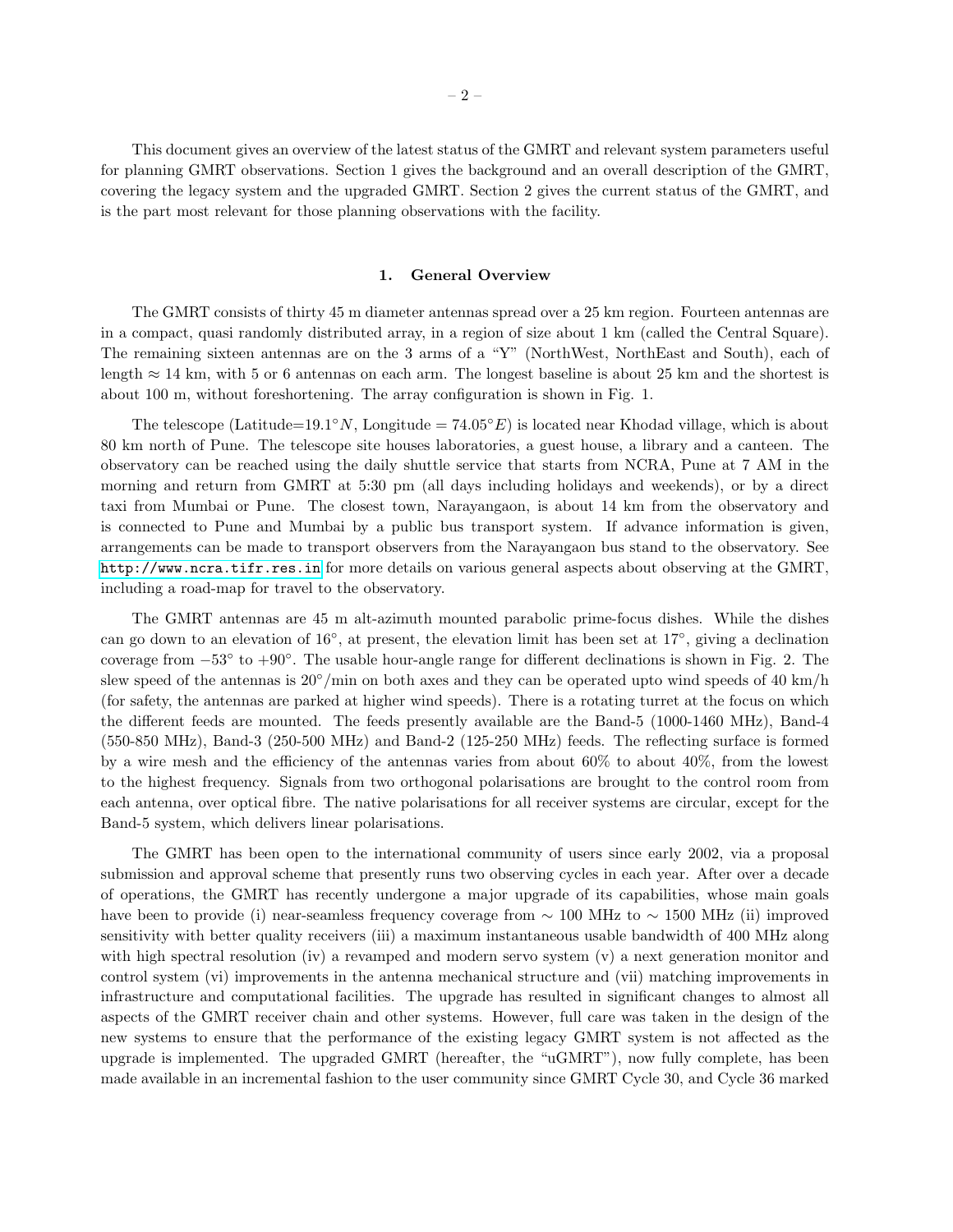the full release of the final uGMRT. Sections 1.1 to 1.4 describe in detail the uGMRT and the observing modes.

#### 1.1. Overview of the uGMRT

<span id="page-2-0"></span>The uGMRT replaces the narrow band feed and front-end receiver systems of the legacy system with wide-band receivers. The legacy 150 MHz feed has been replaced with a wider bandwidth feed, covering 125 to 250 MHz (Band-2). The legacy 325 MHz feed has also been replaced with a broadband feed operating from 250 to 500 MHz (Band-3), along with a broadband low noise amplifier with improved noise temperature. A new feed operating from 550 to 850 MHz (Band-4) has replaced the legacy 610/235 MHz co-axial feed, also with a matching LNA with improved noise figure. Due to this, the 235 MHz band of the legacy system is no longer available from Cycle 34 onwards. Both band-3 and band-4 has the provision to select sub-bands of 100 MHz bandwidth with significant overlap for each sub-band. The L-band feed (Band-5) has been upgraded with a better dynamic range front-end receiver system, covering the frequency range of about 1000 to 1460 MHz, along with four sub-bands, each of 120 MHz bandwidth.

As part of the upgrade, the optical fibre link to each antenna has been modified to provide additional wavelengths to bring back the dual polarisation broadband RF signals from the new front-end receivers directly to the Central Electronics Building (CEB), without disturbing the existing narrow bandwidth path for the legacy system that brings back the two polarisations on IF signals with a maximum bandwidth of 32 MHz. In the CEB, a new signal chain has been developed in parallel to the existing system that handles the narrow-band signals of the legacy GMRT, for catering to the broadband signals of the upgraded GMRT. The broadband RF signals are converted to baseband signals with a maximum bandwidth of 400 MHz, which are then processed with the new digital back-end system, the GMRT Wide-band Backend (GWB), consisting of a correlator, a beam-former and a pulsar receiver, that can handle the full 400 MHz bandwidth. Both these signal paths run independently and in parallel, without affecting each other.

The servo system for all 30 antennas has been upgraded with new brush-less DC motor system along with a new servo computer. A new Tango based GMRT Control and monitor system (TGC) with improved hardware at each antenna connected to the central station via Ethernet, and improved software and user interface, replaces the current control and monitor system. Several improvements to the mechanical structure and reflecting surface of the antennas have been carried out, and continue to be undertaken. Matching enhancements in computing resources and data archiving capabilities are being implemented.

These upgrade activities are now complete and the full uGMRT was released to users from Cycle 36 (April 2019) onwards.

#### 1.2. Front-end Receiver Systems

<span id="page-2-1"></span>At the focus of each antenna, the front-end system for each feed has 2 low noise amplifiers (LNAs) (one for each polarisation), with a noise injection facility where the user can select one of 4 levels of injected noise power. For all the bands (except Band-5), the linear polarisation signals from the feeds are converted to circular polarisation signals just before the LNAs. The two polarisations signals from the front-end receivers of all the bands go to a common box (also located on the feed turret) where the user has to select one of the frequency bands for onward transmission, as only two RF cables go down to the antenna base. The common box also has facilities to select solar attenuators (0, 14, 30 or 44 dB), enable/disable noise and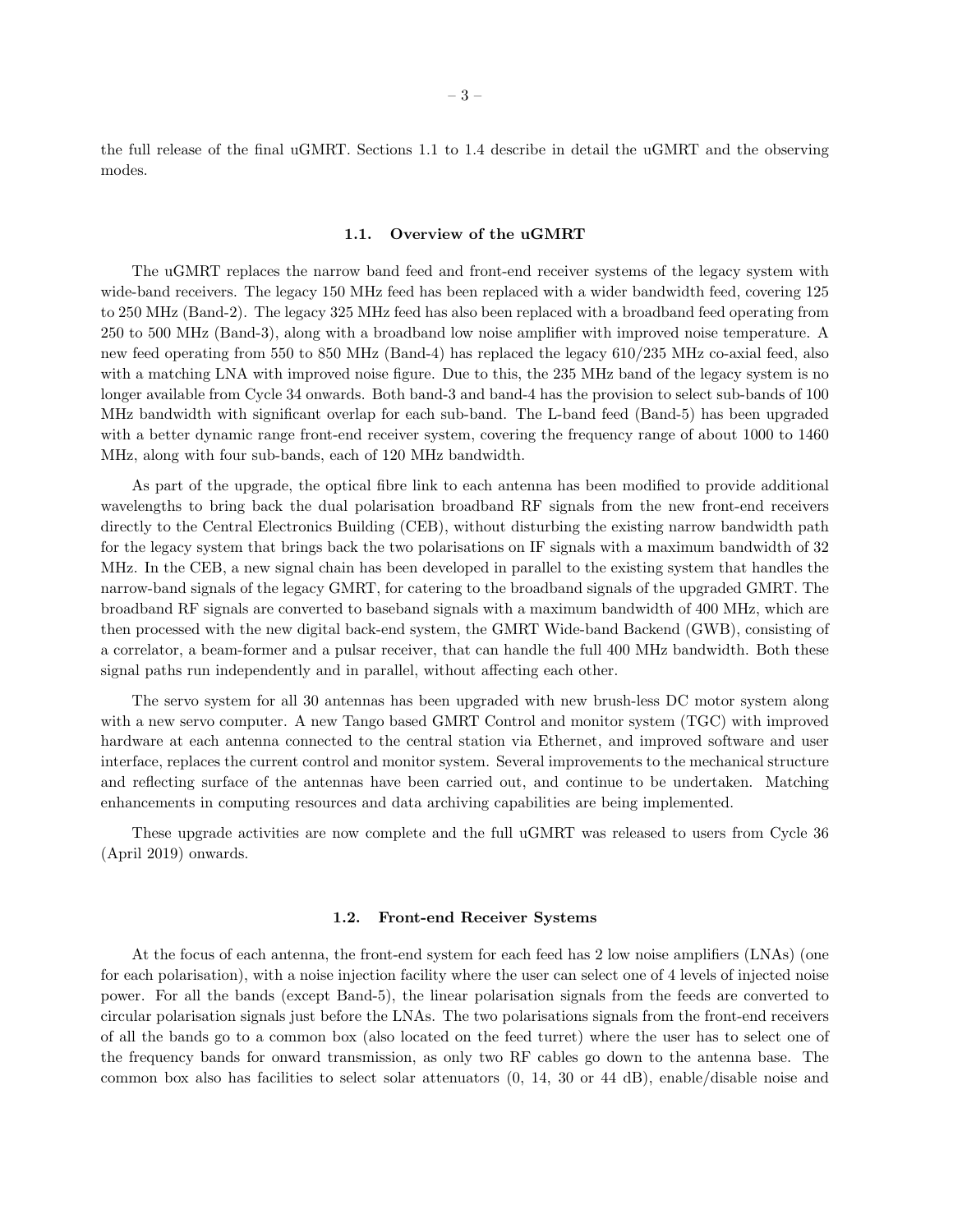Walsh modulation, and swap the signals between the two polarisation channels.

Legacy GMRT system: In the legacy system, at the antenna base, the RF signals are mixed with a pair of coherent local oscillator signals (the  $1^{st}$  LO) to give two 70 MHz IF signals. The user can select the 1<sup>st</sup> LO frequency (1 MHz steps upto 350 MHz and 5 MHz steps from 350 to 1700 MHz), IF attenuators (0 to 64 dB in 0.5 dB steps) and the IF bandwidth (6, 16 or 32 MHz) independently for each IF. The IF signals from each antenna are transmitted on optical fibre to the CEB. There is a facility at each antenna to turn on or off an Automatic Level Controller (ALC) before the optical modulator. At the CEB the IF signals for the two polarisations from each antenna are converted to corresponding baseband signals. In the present arrangement, the signals are first converted to a common 70 MHz IF (using a different  $3^{rd}$  LO for each polarisation), and then to baseband using a single oscillator (the  $4^{th}$  LO), which the user can set from 50 to 90 MHz in steps of 0.1 KHz. For simplicity, for each polarisation, an effective value of the LO signal down conversion is specified (called the  $5^{th}$  LO).

Upgraded GMRT system : In the upgraded system, the RF signals are directly transmitted to CEB using high dynamic range fibre optics system; these form the input to the GMRT Analog Backend (GAB). The GAB converts any of the RF bands to baseband, with a final bandwidth of 100/200/400 MHz. The LO settings for all antennas (both polarisations) can be set independently to any value in the range 100-1700 MHz, with a step size of 10 kHz. Variable attenuation control for power equalisation is available in both polarisations.

#### 1.3. Backend Systems

<span id="page-3-0"></span>The backend systems are housed at the CEB, with separate systems for processing the legacy and upgraded GMRT signals. The first stage of these systems is the analog processing chain which provides the final baseband signals (as described in section 1.2 above), which are then digitised and processed by the digital backend systems – the GMRT Software Backend (GSB) for the legacy GMRT (see section 2.2 for details), and the GMRT Wideband Backend (GWB) for the upgraded GMRT.

GMRT Wideband Backend (GWB): The GWB processes a maximum of 400 MHz band for each of two polarisations for all the GMRT antennas. It implements a FX correlator for interferometry mode, supporting both total intensity and full polar mode processing. It also has narrow band spectral zoom modes that are useful for spectral line observations. The maximum number of spectral channels that the GWB provides goes upto 16384 (the default is 2048), though some modes may support a smaller value for the maximum number of spectral channels. The range of integration for the final recorded visibility data is between 0.6 and 16 secs.

In parallel with the correlator, the GWB also has incoherent array (IA) and phased array (PA) beamformers for the array mode, which are useful for observations of sources such as pulsars and fast transients. In addition, the beamformer has an option for providing the phased array voltage beam, at Nyquist rate, followed by real-time coherent dedispersion (CD) resulting in multi-channel intensity data at desired timefrequency resolution. A total of 4 beams can be formed simultaneously, with completely independent control over the choice of antennas to be used for each beam. These 4 beams can be any combination of IA, PA or CD beams at single or multiple frequency bands. However, at present one can record either one CD beam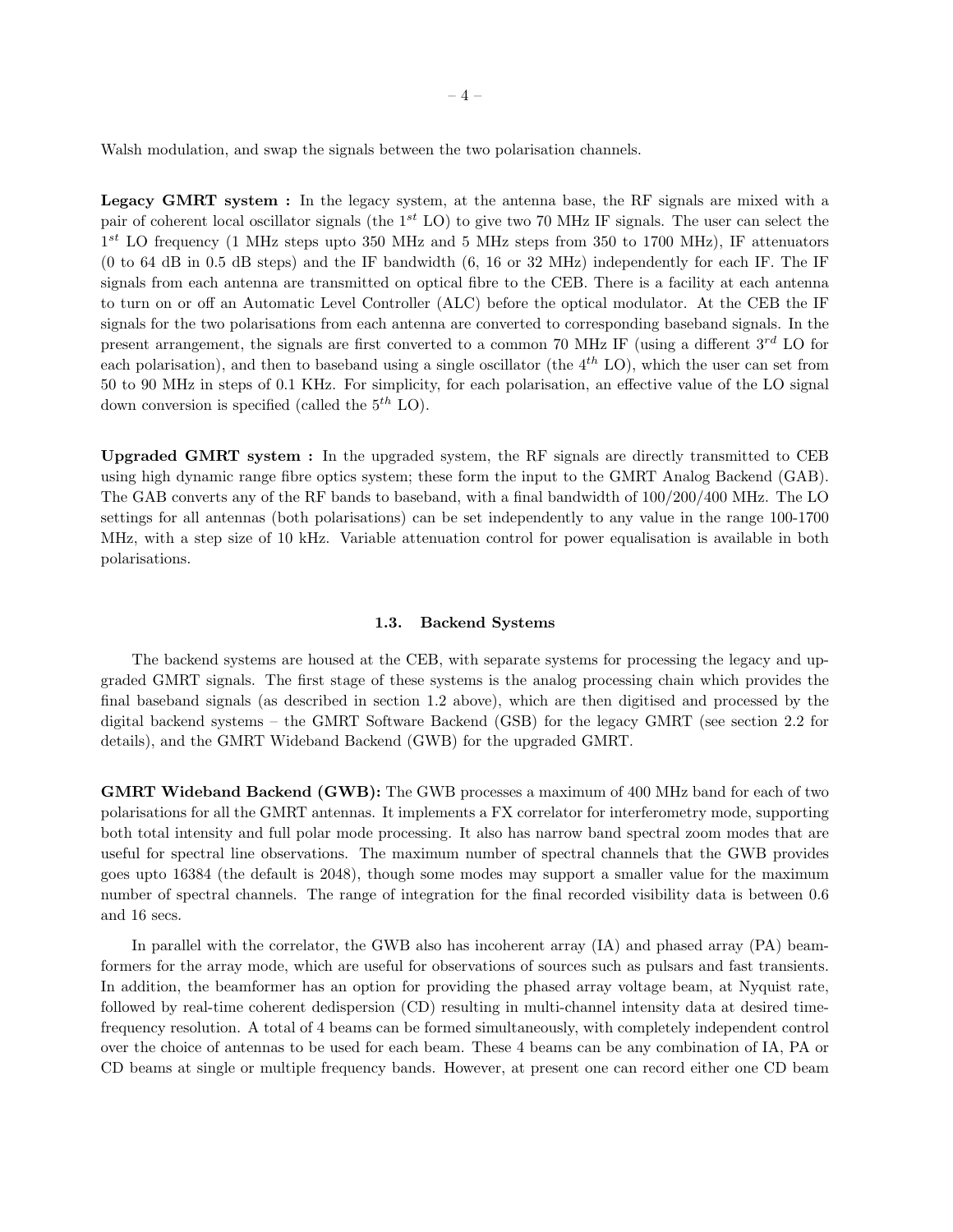for 200 MHz bandwidth (along with PA and IA beams) or upto 2 CD beams for 100 MHz bandwidth (along with PA and IA beams) in the 8-bit mode (see  $2.2.2(h)$  for newly available 4-bit CDP). Observation with CD beam is not possible if the GWB is configured in full-polar mode. The beam data (total intensity or Stokes parameters) can be recorded with different combination of allowed time frequency resolutions determined by the maximum allowed data rate of 48 MB/s par beam. The allowed time frequency resolution for the IA, PA and CD modes are summarised in the Table 1 of "Manual for observations in beam-former mode" that can be found in [http://www.gmrt.ncra.tifr.res.in/gmrt\\_users/help/help.html](http://www.gmrt.ncra.tifr.res.in/gmrt_users/help/help.html) . Any question regarding the choice of observing modes for the beamformer observations can be directed to Bhaswati Bhattacharyya (bhaswati@ncra.tifr.res.in).

The current status of the GWB, including full description of the working and released modes, can be found in Section 2.1. From the Cycle 36, the GWB has been declared as the default backend for the GMRT; however observations with the GSB are still possible, albeit as a secondary backend (see section 2.2 for details of observing with the GSB).

#### 1.4. Control and Monitor System

<span id="page-4-0"></span>The Control and Monitor System issues commands to set the parameters of the electronics, to slew and track the antennas and to enable the recording of data. As part of the GMRT upgrade, the control and monitor system has been fully migrated to a new Tango based GMRT Control (TGC) system since January 2021. Observations of targets which moves in the sky during the course of observations (eg: Solar system objects) are possible, but users should provide the necessary ephemeris required for this kind of special observations. The control and monitor system also provides facilities for monitoring a wide range of parameters.

In practice, the GMRT is controlled by the telescope operator on duty. The responsibility of the user is limited to (1) providing the operator with the observing plan, the settings, and the command file, and (2) ensuring that the data quality is satisfactory. In the new TGC system, the format and syntax of the command files will be different from those in the legacy control system. Detailed explanation of the syntax can be found in <http://www.ncra.tifr.res.in/~secr-ops/cmd/cmd.html>.

Several useful tools for preparing observing files or command files, setup files, calculation of source rise and set times, selection of phase calibrators etc, are available at

[http://www.gmrt.ncra.tifr.res.in/gmrt\\_users/help/help.html](http://www.gmrt.ncra.tifr.res.in/gmrt_users/help/help.html). Users are encouraged to use these tools to prepare the observing files and mail them to gmrtoperations@ncra.tifr.res.in well in advance.

#### 2. PRESENT STATUS (June 2022)

<span id="page-4-1"></span>This section describes the current status of the various systems and modes of the GMRT, as expected to be available for GMRT Cycle 43 (starting from October 2022). Section 2.1 describes the status of the uGMRT system and possible modes of science observations; whereas section 2.2 describes the capabilities of the legacy GMRT system (using the GSB). General issues relevant to both systems are detailed below.

The four main bands of the uGMRT are available on all 30 antennas. Rotation of the feed system to change the frequency of observation is routinely possible; it requires about 1 hour for rotation and for set-up at the new frequency of operation, including antenna pointing. A pointing model has been in use since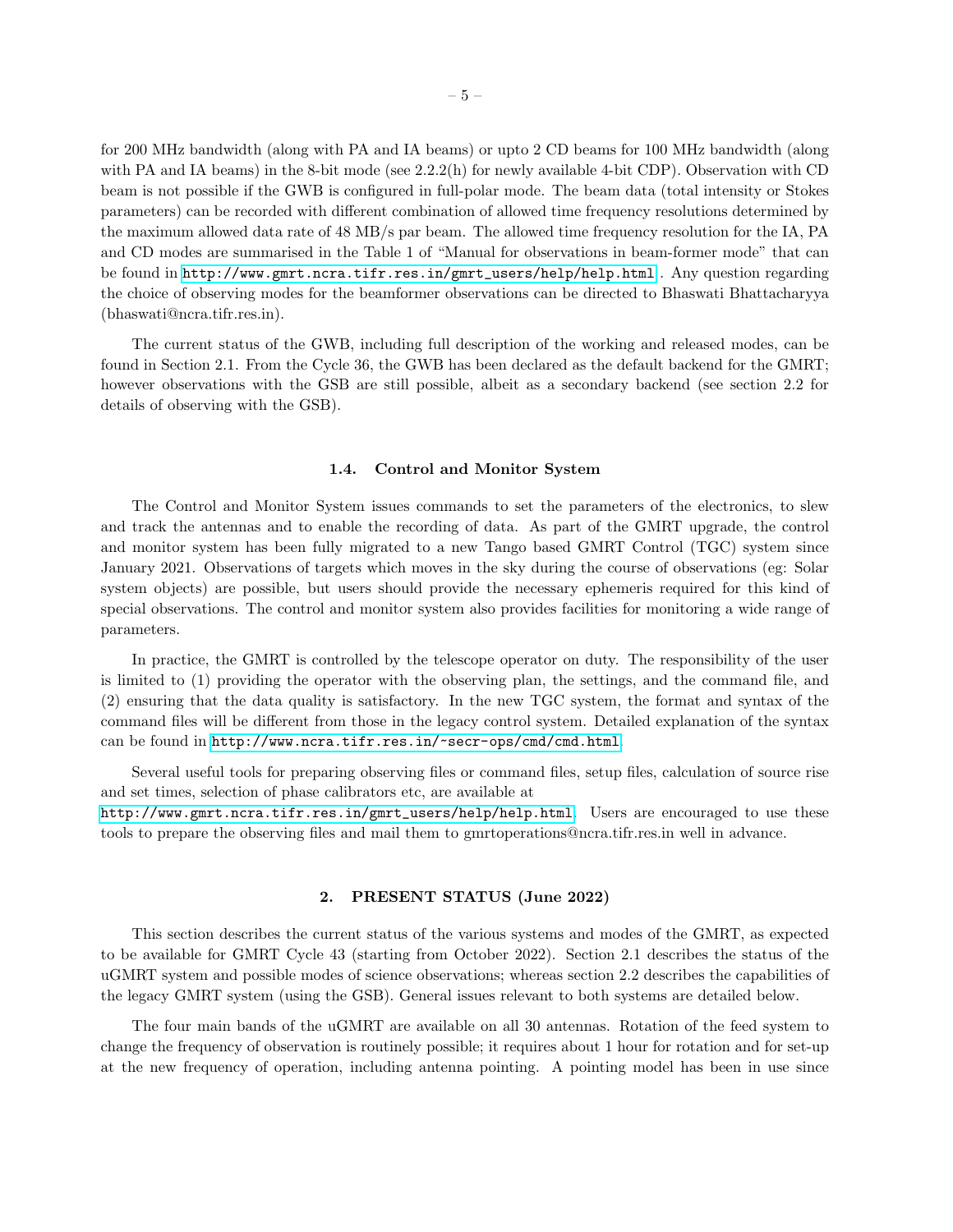GMRT Observing Cycle 15, which can be applied online during the observations; it updates the antenna pointing offsets at the start of source scan during an observing run, using commands included in the user's observe file. In the new Tango based GMRT Control and monitor system (TGC), the pointing model is by default applied to all the observations.

The radio frequency interference (RFI) environment can often be poor at Band-2 and Band-3; the situation is usually better at night, than during day time. It is recommended to use the solar attenuators in the common box for Band-2, to reduce the possibilities of saturation of the downstream electronics chain due to RFI. Observations at Band-3 can be hampered sometimes due to RFI from nearby aviation related activity (especially during day time), as well as from some satellites such as the MUOS which have very strong transmissions in this band. A set of tools are available for predicting the satellite interference in planned observations (which can be used for improved planning of observations by users) and also for checking the same post-facto after observations, at <http://gmrt.ncra.tifr.res.in/~astrosupp/> under "Satellite Tools". A real-time version of the tool runs in the control room and produces warnings for satellite interference during the observations, which can be monitored by the operator on duty. Due to increasing interference from mobile phone signals around 950 MHz, some observations in Band-4 and Band-5 can be affected.

Ionospheric scintillation is common near the solar maximum, even at Band-5. The probability of scintillation is higher closer to the equinoxes. High winds can halt observations in the pre-monsoon months of April − June and also sometimes in October − November. During the monsoon months of June − July the antennas on the arms sometimes fail due to power outages.

From GMRT Observing Cycle 36 onwards, the GWB is the observatory default back-end for the GMRT, though the GSB continues to be available for supporting the legacy system modes.

#### 2.1. Observing with the upgraded GMRT

<span id="page-5-0"></span>The GMRT upgrade activity was executed in parallel with science observations with the legacy system, by carrying out the engineering tasks during the day time slots (9 AM to 6 PM) and using the night time slots (and full time on week-ends) for observations. With the tapering down of the upgrade activities gradually from Cycle 33 onwards, more and more day time slots have become available again for science observations. Users should note that the slot from Wednesday 09:00 hours to Thursday 18:00 hours every week is set aside for maintenance and improvement activities, as well as system tests, and no regular science observations are scheduled during this slot. The distribution of the observing slots over the duration of Cycle 43 is shown in the dummy schedule at ://www.ncra.tifr.res.in/ncra/gmrt/gtac. As can be noted, there are fewer time slots available for scheduling in the LST range of 16 to 24 hrs, and users are requested to bear this in mind when preparing their observing proposals.

Ongoing maintenance and long-term upgrade activities will have some effect on the observing capabilities with the GMRT. Specifically,

(i) Upgrades of the feed positioning servo system may result in downtime of one antenna up to one week at any given time.

(ii) Antenna structure and surface improvement activities may result in up to two antennas being down during the day time for a week to one month (or more in rare cases) depending on the nature of the repair work.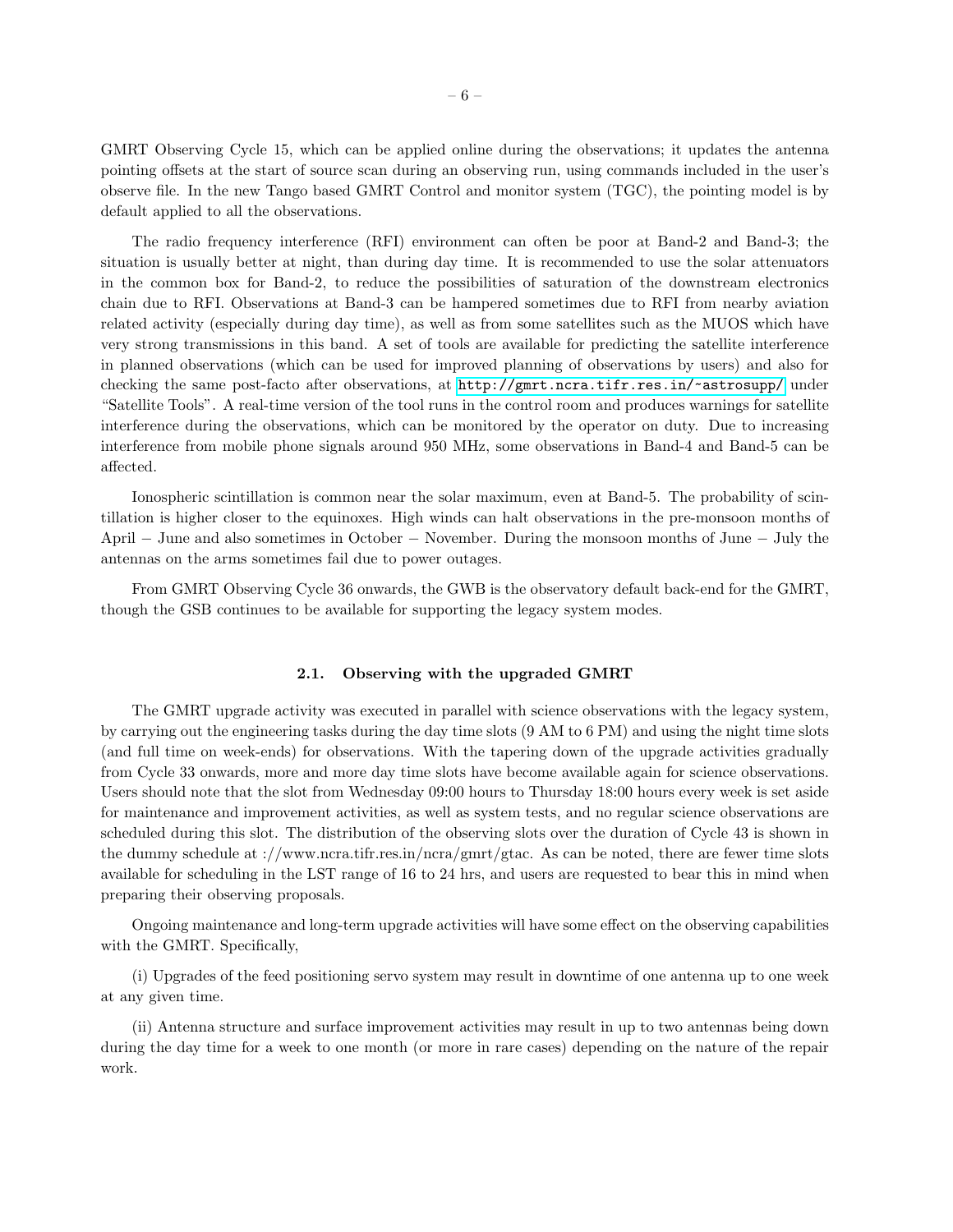(iii) With the new TANGO based control and monitor system (TGC) in place from GTAC Cycle 40, the format of the command file and settings may change. Observatory will internally convert the existing command files to the new format as required by TGC. A new command file creator user interface to directly create command files in the format needed for TGC, including the setup for interferometric and beamformer observations is now available.

The GMRT Observatory will try its best to minimise the number of antennas unavailable for science observations, by coordinating the various upgrade, test and maintenance activities. However, due to various issues, some individual antennas may not be available at different points of time. The observatory will strive to guarantee a minimum of 26 working antennas for all science observations. Programs that critically depend on specific antennas (e.g. the longest baseline antennas such as W06, E06 or S06, or the short spacing antennas C05, C06 and C09, etc) should clearly indicate this in the observing proposal.

For the GTAC Cycle 43 from October 2022 onwards, the observatory aims to provide the following telescope configuration and specifications to the GMRT users, in "regular release mode". In addition, features available in "shared risk mode" are also mentioned.

#### 1. Front-End  $(FE) + Optical Fibre (OF) systems:$

1.1. All 30 antennas with the Band-5 (1000-1460 MHz) FE receivers, with a choice of full band or one of four 120 MHz wide sub-bands, in regular release mode.

1.2. All 30 antennas with the Band-4 (550-850 MHz) FE receivers, with a choice of full band or one of four 100 MHz wide sub-bands in regular release mode.

1.3. All 30 antennas with the Band-3 (250-500 MHz) FE receivers, with a choice of full band or one of four 100 MHz wide sub-bands, in regular release mode.

1.4. All 30 antennas with the Band-2 (125-250 MHz) FE receivers, with an in-band notch filter for television transmitter around 175 MHz, in regular release mode. Note that the Band-2 system is much more prone to strong RFI effects than the other bands of uGMRT, and all the implications of the RFI may not be fully characterised and understood.

1.5. All the FE receivers have additional features such as noise injection, temperature and total power monitoring facilities, which will continue to be available in shared risk mode.

1.6. All 30 antennas with high dynamic range wideband OF system, delivering the full wideband signals to the back-end system.

#### 2. Back-End (BE) systems :

2.1. Analog section : GMRT Analog Backend (GAB) for all 30 antennas :

(a) Converts the selected RF band to baseband, with final BW of 100/200/400 MHz.

(b) Local Oscillator (LO) settings for all antennas (both polarisations) in 100-1500 MHz range, with 10 kHz step.

(c) Variable attenuation control for power equalisation.

Note : minor improvements and additions will continue to be made to this released system, as per the overall plan.

2.2. Digital section : GMRT Wideband Backend (GWB) for all 30 antennas, with the following features :

#### 2.2.1. Interferometric modes :

(a) Total intensity mode for 100/200/400 MHz BW choices with upto 8192 channels in regular release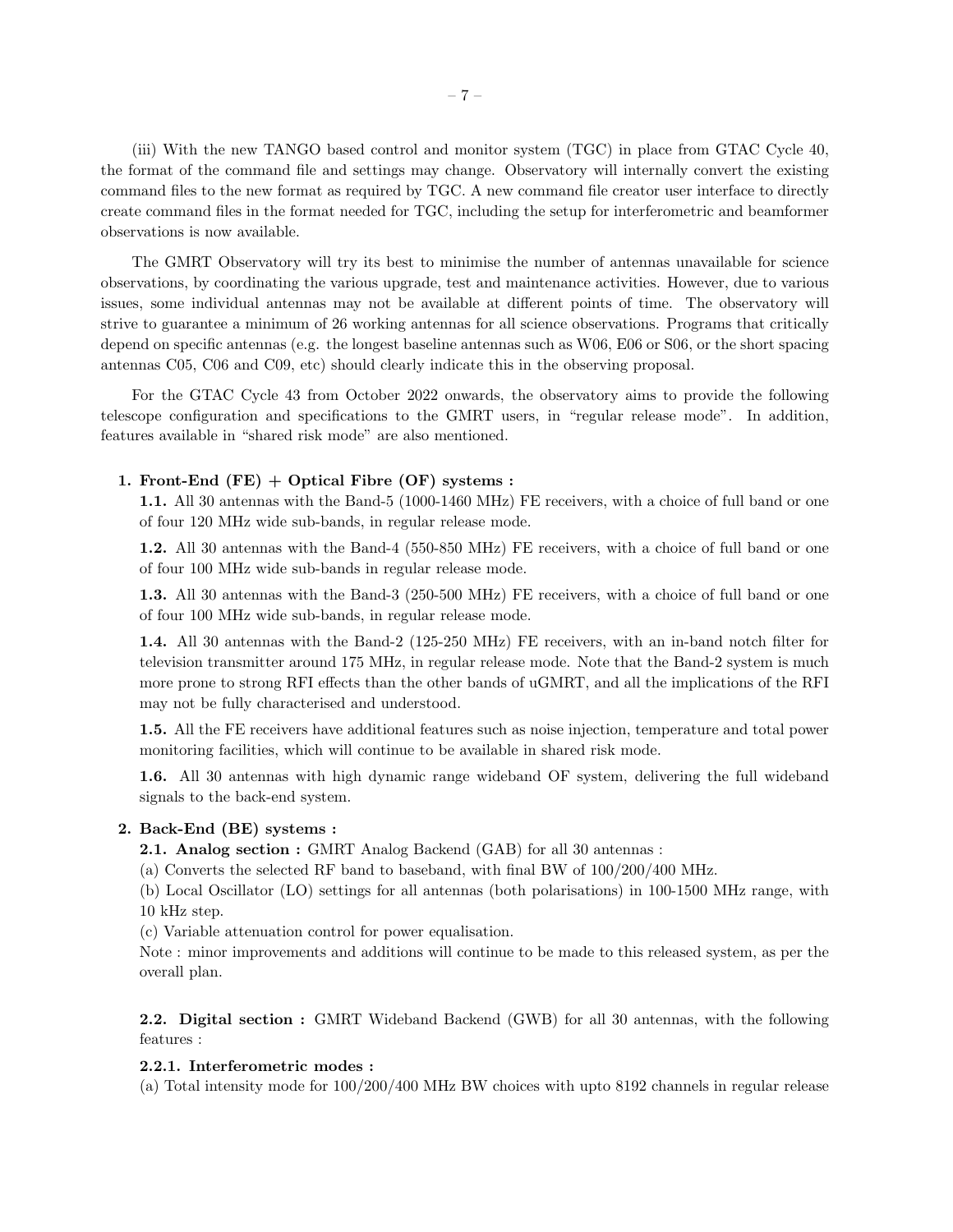mode.

(b) Full polar mode for 100/200MHz BW with upto 8192 channels and 400 MHz BW upto 4096 channels in regular release mode.

In both (a) and (b), combination of short integration and higher number of channels may not be possible due to high data rate. For example, while 0.6s integration is okay for 2048 channels, an integration time of 5s is recommended for 8192 channels.

(c) Narrow bandwidth spectral-line modes (in total intensity) with BW ranging from 100 MHz down to 0.390625 MHz in steps of factors of 2, with upto 16384 channels in regular release mode.

(d) Frequency-switching for narrow-bandwidth spectral-line observations is available, in shared-risk mode from Cycle 40. Users who would like to use this mode should get in touch with Nissim Kanekar (nkanekar@ncra.tifr.res.in) for observing details and possible issues.

(e) Option for Polyphase Filter Bank (PFB) instead of regular FFT in the F stage of the FX correlator, as the default option.

(f) Option for equalisation of the power across the band for each antenna individually.

(g) A shared risk release of Walsh switching scheme for the GMRT band-3, band-4 and band-5 is available from Cycle 42. This scheme consists of antenna-based Walsh modulation and demodulation at the backend. GMRT legacy system will not be available while enabling the Walsh for the uGMRT signal path. The number of antennas with proper functioning of the Walsh switching can vary and will be checked at the beginning of observations to generate an antenna-based mask for enabling modulators and demodulators for a set of antennas.

2.2.2. Beam modes : These can be operated in parallel with the interferometric modes in Section 2.2.1.

(a) Option for upto 4 total intensity (IA or PA) beams for a choice of bandwidth 100/200/400 MHz.

(b) Option for PA voltage beam on 2 out of the 4 beams for bandwidths of 100/200 MHz with realtime coherent dedispersion (CD) resulting in multi-channel intensity data at desired time resolution. At present one can record either one CD beam for 200 MHz bandwidth (along with PA and IA beams) or upto 2 CD beams for 100 MHz bandwidth (along with PA and IA beams) in total intensity. Simultaneous IA/PA and CD beam recording is possible at chosen bandwidth with a combination of time and frequency resolution satisfying maximum allowed data recording rate of 48 MB/s par beam.

(c) Full polar mode for 2 PA beams for a bandwidth of 100/200 MHz. Option for 400 MHz BW in shared risk mode. Observing with the CD beam is not possible if the GWB is configured in full-polar mode.

(d) Range of choices for time/frequency resolution - time resolution from 81  $\mu$ s onwards and number of frequency channels - from 2048 to 16384 over 200/400 MHz for the IA/PA modes.

The allowed time frequency resolution for the IA, PA and CD modes are summarised in the Table 1 of "Manual for observations in beam-former mode" that can be found in,

<http://gmrt.ncra.tifr.res.in/~astrosupp/>.

Sample command files with different observing modes are available in,

[http://gmrt.ncra.tifr.res.in/gmrt\\_users/help/help.html](http://gmrt.ncra.tifr.res.in/gmrt_users/help/help.html).

(f) Phased Array Spectral Voltage (PASV) baseband data from the GMRT Wideband Backend (GWB) are available from Cycle 42 for 25/50/100/200 MHz bandwidths with 8-bit sampling and 400 MHz with 4-bit sampling, on an as-is, shared-risk basis. These modes can be used for VLBI experiments. Diagnostic tools for quick data quality and sanity checks are available at the Observatory. There is a data limit of 1 hour with the 200-MHz/4-bit and 100-MHz/8-bit modes, which can be scaled up for the digitally down converted 25-MHz and 50-MHz 8-bit modes. Currently available CD, PA and IA modes of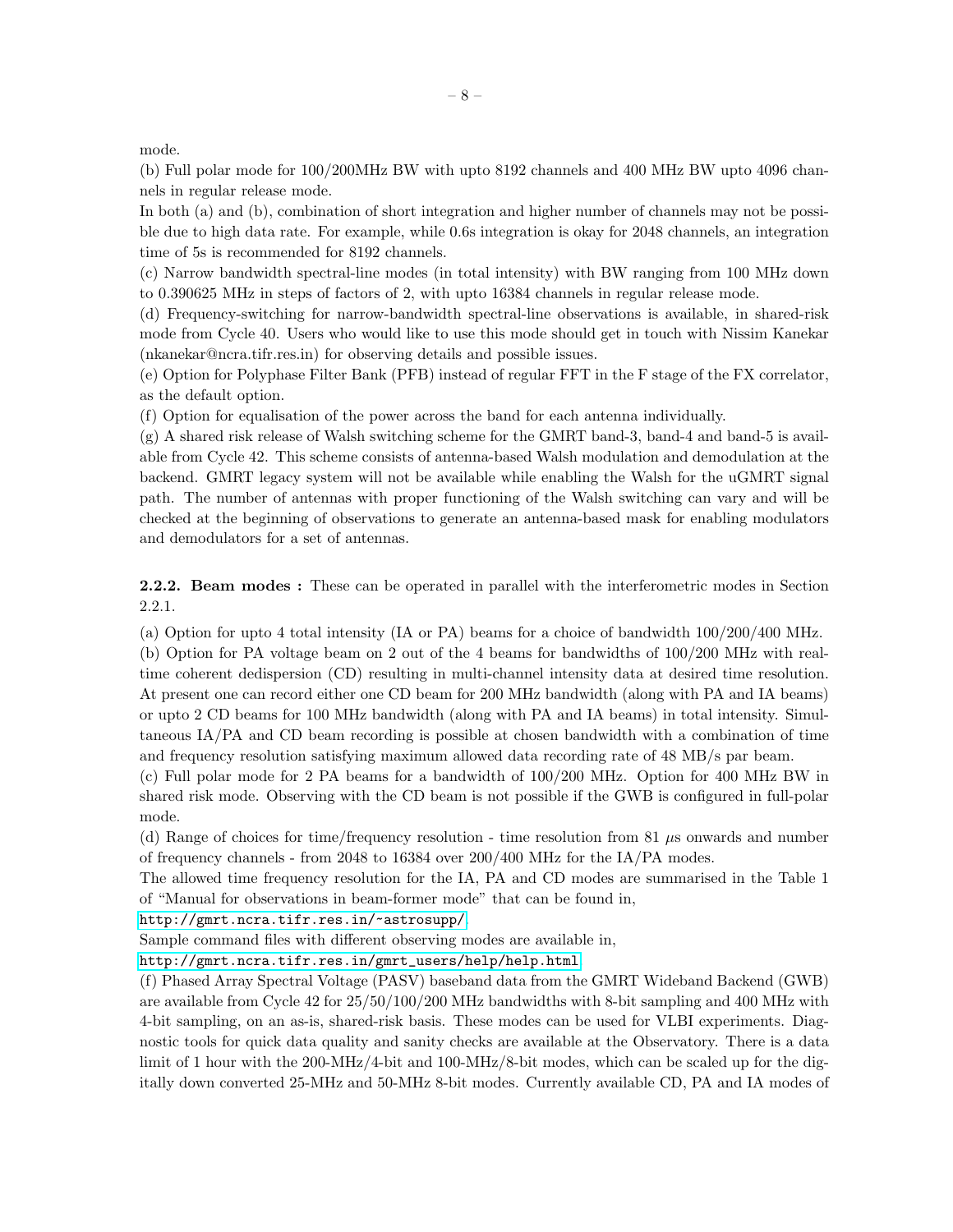the beamformer already provide 10.24 us sampling for high time resolution pulsar and transient studies. Therefore, any proposal for using the PASV modes has to be backed by strong scientific motivation. Proposers must note that they have to provide a statement on how they intend to move the data out of the recording disks within 24 hours (e.g. they could mail their own portable disks beforehand), beyond which there is no guarantee of data retention. Note that the bandwidth requested for the PASV mode is set at the GWB and will therefore apply across all concurrent beam and interferometric data. Write to Viswesh Marthi/Sanjay Kudale (vrmarthi/ksanjay @ ncra.tifr.res.in) for additional details.

 $(g)$  A reduced-bit 8-bit mode for IA/PA total intensity beam will be available to record high time/frequency resolution data. Please refer to Table 1 of

[http://www.gmrt.ncra.tifr.res.in/doc/GTAC\\_obs\\_beamformer\\_ver4.pdf](http://www.gmrt.ncra.tifr.res.in/doc/GTAC_obs_beamformer_ver4.pdf) for the maximum allowed resolution.

(h) Online coherent dedispersion pipeline (CDP) for 4-bit voltage beam supporting quad-beam each with 100 MHz bandwidth or dual-beam each with 200 MHz bandwidth is available in Cycle 43 on an as-is, shared-risk basis.

#### 2.3. Common back-end features :

(a) Upto 8192 spectral channels for most of the above modes in regular release mode; for other extreme combinations of number of channels and integration times, the system is available in shared risk mode – system may not work reliably for lack of adequate data I/O or recording capabilities at higher channels and shorter integration time.

(b) Phasing of the antennas using standard procedure (regular release mode); additional mode called "wideband phasing" (shared risk mode).

(c) Standard power equalisation scheme for balancing the power levels for all working antennas, using the GAB attenuators (regular release mode); more advanced power equalisation schemes to facilitate Galactic plane / Galactic centre observations (shared risk mode). Users observing near Galactic plane should power equalise at the target location before the start of the observations to avoid saturation and non-linearity. A scheme for automatic adjustment of power levels for observations in the Galactic plane regions is available. More information about this scheme can be found at [http://www.ncra.tifr.](http://www.ncra.tifr.res.in/ncra/gmrt/gmrt-users/galactic-plane) [res.in/ncra/gmrt/gmrt-users/galactic-plane](http://www.ncra.tifr.res.in/ncra/gmrt/gmrt-users/galactic-plane). For additional details, please contact Subhasis Roy (roy@ncra.tifr.res.in)

(d) A scheme for realtime broadband RFI excision at the pre-correlation (voltage) stage for each polarisation of all antennas is available (released) for band-3 and band-4. However the scheme for band-2 is still under development and is available in shared risk mode. The scheme is not recommended for band-5 and users who would like to use the scheme in band-5 may do so under shared risk. While this mode has undergone reasonable amount of testing, the artifacts it can introduce during severe RFI conditions is not fully understood. Users interested in using the filter during their observations are requested to go through the document ([http://www.ncra.tifr.res.in/ncra/gmrt/gmrt-users/](http://www.ncra.tifr.res.in/ncra/gmrt/gmrt-users/online-rfi-filtering) [online-rfi-filtering](http://www.ncra.tifr.res.in/ncra/gmrt/gmrt-users/online-rfi-filtering)) to see the features provided by the system. Users opting to use the system should get in touch with the RFI excision team (onlinerfi@ncra.tifr.res.in) well in advance.

NOTE : It is to be understood that not all the modes and combinations specified above under shared risk release have been tested thoroughly, and there may be undiscovered issues in some of these. The aim of the shared risk release is to allow users to exercise the system for a thorough shake-down of such modes.

3. Offline data analysis and data back-up : The existing offline programmes such as listscan and gvfits have been upgraded to make them compatible with the wideband uGMRT data. All interfer-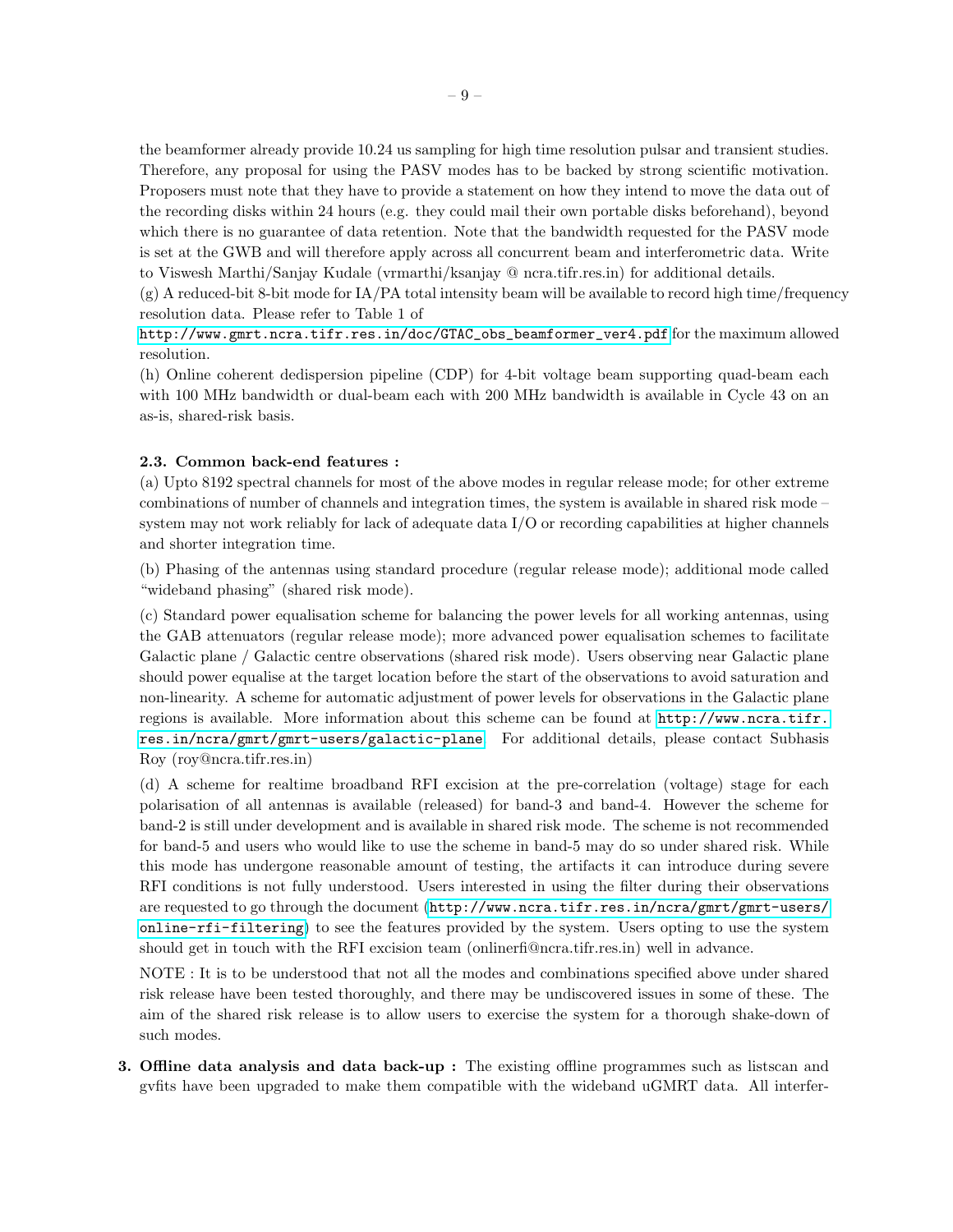ometry data acquired will be formally archived in the GMRT Observatory Archive (GOA). A CASA based Pipeline-cum-Toolkit for producing quick-look continuum images from the uGMRT is now available at <https://github.com/ruta-k/uGMRT-pipeline>. Note that beamformer data are presently not archived in GOA, and the user is responsible for their own back-up of such data. For details on back up of beam former data please refer to Section 4 of "Manual for observations in beam-former mode" that can be found in [http://www.gmrt.ncra.tifr.res.in/gmrt\\_users/help/help.html](http://www.gmrt.ncra.tifr.res.in/gmrt_users/help/help.html). Users with approved uGMRT proposals are allowed to record and use data from both the GWB and the legacy GSB system.

#### 2.2. Observing with the legacy GMRT

<span id="page-9-0"></span>Some of the observation modes in the legacy GMRT system have been affected by the changes implemented as part of the upgrade activities. These include the following :

(i) With all antennas now having the new Band-4 feed and receiver, the dual frequency 235−610 feeds and receivers of the legacy system are no longer available; hence simultaneous dual frequency observations at 235 & 610 in the legacy mode, are no longer possible.

(ii) For some observing frequencies, the choice of  $1^{st}$  LO > RF might not be possible when observing in 250−500 MHz (Band-3) and 550−850 MHz (Band-4). In such cases, observations in legacy mode can still be possible, with the choice of  $1^{st}$  LO < RF.

GSB overview : The main back-end for the legacy system is the GMRT Software backend (GSB) which has been in operation since GMRT Observing the Cycle 20. The GSB handles the full 32 MHz baseband signals from each of two polarisations for all 30 antennas, which are digitised and sent to a networked cluster of computers that performs all the operations needed to realise a correlator and a pulsar receiver, in real time. The standard processing features include gain equalisation, integer and fractional delay correction and fringe stopping for the signals from each antenna. The GSB implements a FX type correlator, with user selectable number of spectral channels across the band. Operation over narrower bandwidths is supported by use of a digital filter followed by desampling to the required Nyquist rate, inside the GSB. Though the GSB works for 32 MHz input bandwidth (with an exact sampling rate of 66.666 MHz and 4 bits per sample), it can also run in 33.333 MHz sampling rate (with 8 bits per sample), which is useful for cases where the input bandwidth is limited (at the IF stages) to 16 MHz or less. These two modes of operation of the GSB are referred to as "32 MHz" and "16 MHz" modes. In both these modes, the GSB can be run either in total intensity mode or in full polar mode. In the latter, the GSB provides the intensity for each polarisation and the real and imaginary parts of the cross-term. The visibilities are output from the GSB cluster at a nominal rate of 2 seconds and are further processed by a software chain which allows real-time monitoring of the data products, before recording to disk with a default integration time of 16 seconds.

The GSB also has a beam former, running concurrently with the FX correlator, which produces incoherent array (IA) and phased array (PA) beam outputs for a user selectable set of antennas, which can be chosen independently for the IA and PA modes. The input signals to the beam former are the outputs of the Fourier transform stage of the FX correlator, for each of two polarisations from each antenna. Whereas the IA beam former provides only total intensity samples, the PA output can be either total intensity or full polar. In the latter case, 4 terms are available – the intensities for each polarisation and the real and imaginary parts of the cross-product – from which the complete Stokes parameters can be reconstructed. The GSB includes the facility of phasing the array by observing a point source calibrator in interferometric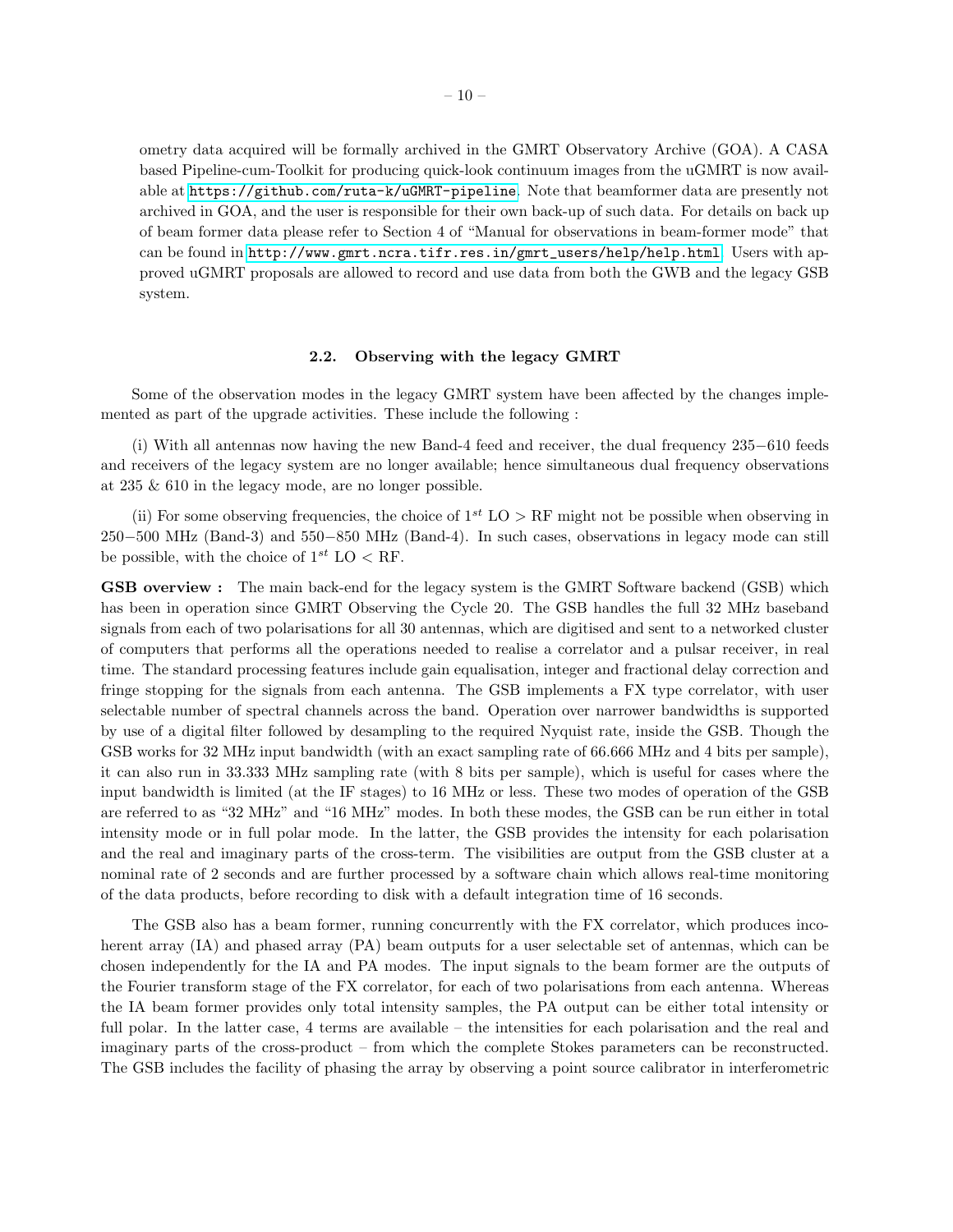mode to estimate the phases for both polarisations of each antenna, and correcting for these phases of the signal path after the FFT. The intensity products from the GSB beam former can be output from the GSB cluster at a fastest sampling rate of 30  $\mu$ sec, when there are 256 spectral channels across the band. For larger number of channels, the fastest rate is correspondingly slower, e.g. 60  $\mu$ sec for 512 channels. Down stream software provides options for further time integration (in powers of 2 times the input rate) and frequency integration, dedispersion and synchronous folding for pulsar observations. The final, reduced rate data can be recorded on hard disks and then backed up on SDLT or LTO tapes. The final time resolution achievable in the recorded data is a function of these various operations, in combination with the disk recording rate. The GSB beam former also has the capability to produce the raw, full time resolution phased array voltage beam output for each of two orthogonal polarisations.

The GSB also has an offline mode, where the raw voltage data from all the antennas can be recorded on an array of SATA disks attached to the GSB cluster, for offline processing. In this mode, the GSB can record data samples at reduced bit resolution, typically 4 bits per sample (for the "16 MHz" mode) and 2 bits per sample (for the "32 MHz" mode).

Main modes of observations : The GMRT legacy system presently supports the following modes of observations : (i) full bandwidth, non-polar and full polar interferometric observations in the "32 MHz" modes, with a choice of 256 spectral channels for both non-polar and full polar interferometric observations and 512 channels for non-polar interferometric observations across the full band, with integration times 2 seconds and larger. (ii) full bandwidth, non-polar and full polar interferometric observations in the "16 MHz" mode, with a choice of 256 or 512 spectral channels across the full band, with integration times 2 seconds and larger. (iii) spectral zoom modes (for spectral line observations) where the input band is filtered and decimated by factors 4,8,16...128, while keeping the number of spectral channels across the reduced bandwidth fixed at 256 or 512 – this mode will only work within the "16 MHz" mode; (iv) IA and PA beam modes with total intensity output, with fastest sampling time of 60  $\mu$ sec, at present (resolution in the final recorded data subject to constraints described in section 2.2); (v) PA beam mode with full polar output at correspondingly reduced time resolutions (as described in section 2.2); (vi) variable spectral resolution, with a choice of 64,128,256 or 512 spectral channels across the band of observation. Reduced spectral channels will allow for correspondingly faster dump times for the visibility data; (vii) full time resolution voltage beam data for "16 MHz" and "32 MHz" modes; (viii) multi-sub-array beam modes (IA or PA) with full bandwidth, for upto 2 sub-arrays, with independent GAC antenna selection control for each sub-array; (ix) raw voltage recording of the digitised voltage signals from each antenna (4 bit samples) for "16 MHz" mode, followed by limited capability for offline playback and correlation / beam forming – the frequency of usage of this mode of operation will be restricted by the total volume of disk space available for recording, as well as the time taken for the offline analysis; the observatory will be able to offer very limited capabilities for long-term back-up of the raw voltage dump data and the user will be responsible for clearing the large volumes of data from the disks within a stipulated time, typically a week or less. (x) Real-time coherent dedispersion mode attached to the raw voltage mode of the phased array beamformer, working for both "16 MHz" and "32 MHz" bandwidths. This mode takes the raw voltage mode signals for both polarisations from the phased array output, and produces coherently dedispersed intensity time series with a user selectable integration time, for each polarisation.

Users wanting to use the last 2 modes above should check with the observatory well in advance (contact person : Yashwant Gupta/Sanjay Kudale, ygupta/ksanjay@ncra.tifr.res.in). Current status and latest news about the GSB can be found at the GMRT home page under the "Subsystems" section.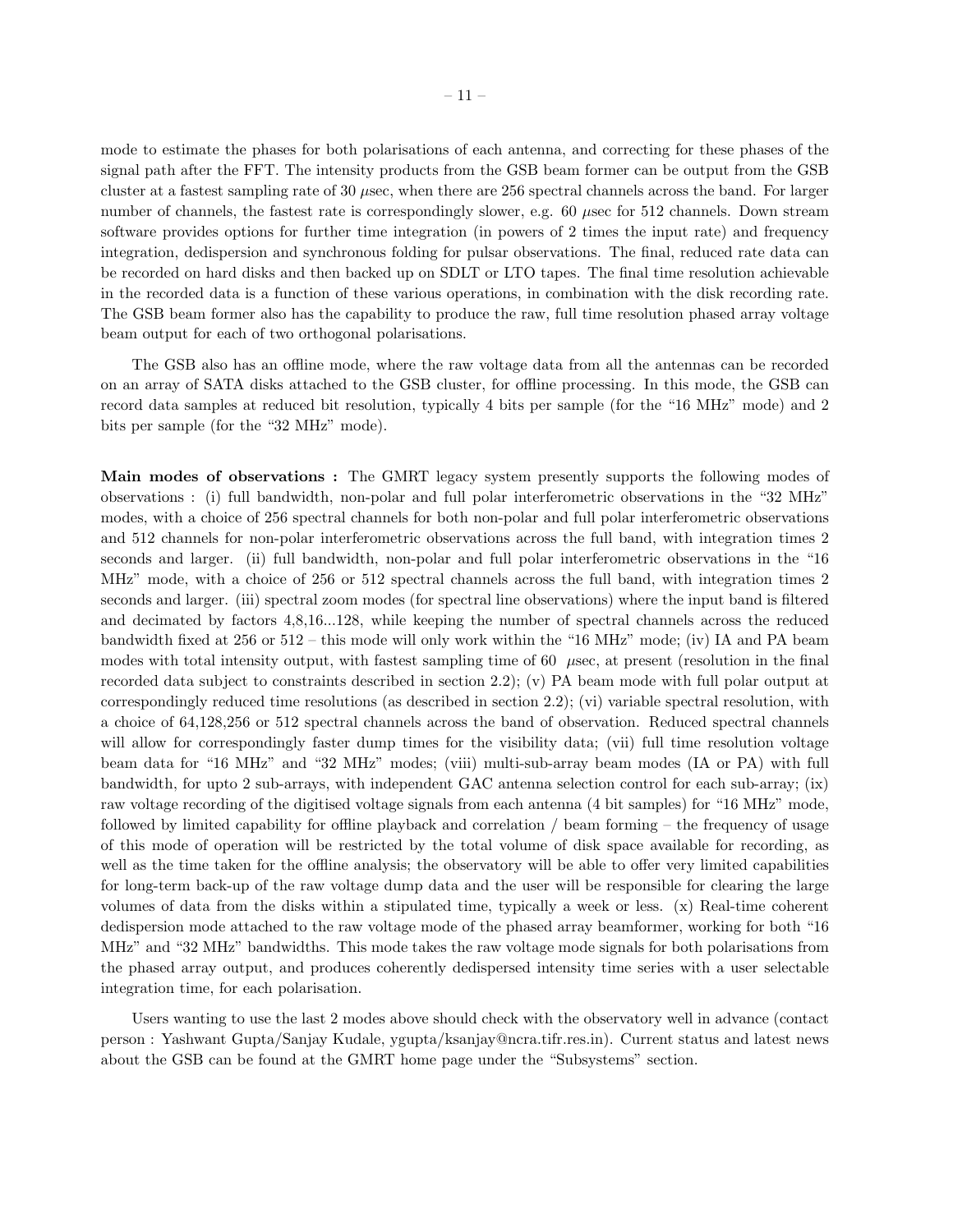Continuum and spectral line observations: The GSB back-end supports a maximum bandwidth of 32 MHz. However, users should consult the observatory regarding usable RF bandwidth at the lower frequencies because of RFI. For 150 MHz, the recommended IF bandwidth is 6 MHz; however, 16 MHz is also usable, albeit with some caution. Polarisation observations are now routinely possible, though the user has to take some care about calibration issues. Walsh and Noise Cal modulation for real time Tsys measurements are currently not supported and hence, absolute flux calibration in regions where the system temperature varies (like the galactic plane) is not automatic. All observations are in the spectral mode and users should include a bandpass calibrator, even if doing continuum observations. Normal integration times used are 8 or 16 s but more rapid sampling (down to 2 s) can be done, subject to the availability of enough disk space for recording the larger data volume. Users wanting such modes should consult the operations group at the observatory (contact: gmrtoperations@ncra.tifr.res.in). Mosaicing with the GMRT has not been fully debugged.

Various tools have been developed to look at the data in quasi real time. Some of the most used tools are mon (displays real time snapshots of cross correlations, self-power, antenna bandshape, phase and amplitude etc), tax (gives offline plots of cross correlations, self-power, antenna bandshape, phase and amplitude etc), ggdp (gives information on non-working antennas, bad baselines, phase jumps, delay jumps etc). These tools are available for all users and can be run with some help from on duty telescope operators.

Users can also find several useful tools in [http://www.gmrt.ncra.tifr.res.in/gmrt\\_users/help/](http://www.gmrt.ncra.tifr.res.in/gmrt_users/help/help.html) [help.html](http://www.gmrt.ncra.tifr.res.in/gmrt_users/help/help.html) for creating command files, setup files, calculation of source rise and set times, to select phase calibrators from VLA calibrator list, etc. These are especially useful for users who are availing of the absentee observing facility at GMRT. For users interested in polarisation data at bands other than L band, an analysis recipe in NRAO AIPS is now available.

The data from the GMRT can be converted to FITS files using locally developed software, and analysed in standard packages like AIPS and CASA. These can be backed up on DVDs or external hard disks, written by Linux machines. Users should bring their own media for backing up the data. Facilities for analysing GMRT data are available both at the Observatory and at NCRA, Pune. Users wanting extensive computing facilities or large amounts of disk space for data storage or analysis should make their requirements known well in advance (contact: gmrtoperations@ncra.tifr.res.in).

Table 1 gives the measured system parameters of the GMRT, and some useful numbers for estimating the required observation time, for the legacy system. Basic system parameters of uGMRT is given in Table 2. Additional information can be found at the GMRT subsection of the NCRA home page (http://www.ncra.tifr.res.in).

Pulsar observations: The GSB beam former and pulsar receiver allows incoherent and phased array mode observations using all the 30 antennas, with a maximum bandwidth of 32 MHz. For incoherent array mode observations, the actual number of antennas that can be gainfully added depends on the quality of the signals from the antennas, including effects of receiver instabilities and RFI. Besides varying with time, these effects also vary with the radio band being used and from central square to arm antennas. The final multi-channel data from the IA beam output can be recorded either on disk or on tapes (SDLT or LTO). Due to the current limitations of the data acquisition system, the fastest sampling achievable in the incoherent array mode is 60  $\mu$ sec for the 256 channel, 16 or 32 MHz modes of the GSB. This becomes 120  $\mu$ sec for the 512 channel, 16 or 32 MHz modes. Faster rates are possible at the expense of reduced spectral resolutions.

For the phased array mode of observations, there is an algorithm that can phase any selected number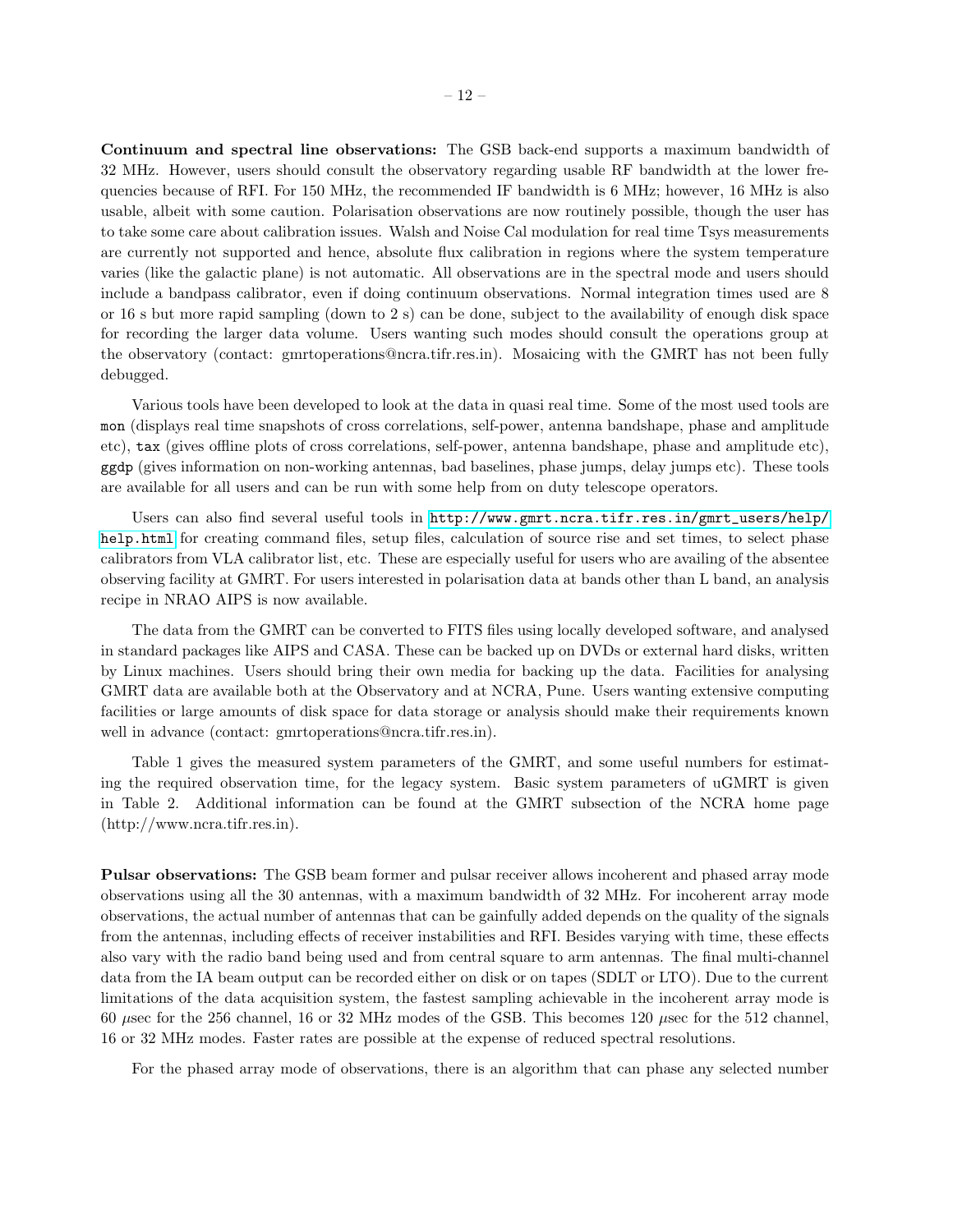of available, working antennas (each polarisations independently) using interferometric observations of a point source calibrator. The phasing for central ( $\sim$  14) antennas works well for time scales ranging from one hour to a few hours, depending on the operational frequency and the ionospheric conditions. For arm antennas, the de-phasing can be more rapid. Polarimetric pulsar observations are possible with the GSB, but instrumental polarisation effects for the GMRT are not fully characterised and observers will therefore need to carry out their own calibration.

The phased array data from the GSB can also be recorded on disk or tapes (SDLT or LTO). Either the total intensity signal or the 4 polarisation terms can be recorded. For total intensity, the fastest sampling rate currently supported is 60  $\mu$ sec for the 256 channel, 16 and 32 MHz modes of the GSB, and is 120  $\mu$ sec for the 512 channel, 16 and 32 MHz modes. For the polar mode, the fastest sampling times are slower by a factor of 2 than these numbers, for the corresponding GSB modes. Both IA and PA mode data are available with a time tagging facility that is accurate to ∼300 nanosec with respect to GPS and timing observations can be carried out using these. The format of the beam data from the GSB is identical to that provided by the older pulsar back-ends.

The PA mode of the GSB also includes capability for recording the full time resolution voltage beam data, which can be used for applications such as off-line coherent dedispersion. A real-time coherent dedispersion pipeline is also available since Cycle 31. The GSB also allows a mode where the single IA and PA beams can be replaced by two IA beams or two PA beams, with independent antenna selections for each. This facilitates simultaneous dual-frequency observations of pulsars using the sub-array mode of the GMRT. Users should note that such observations involve special scheduling considerations, due to feed rotations and related overheads.

For further details and clarifications please contact GMRT Operations (<gmrtoperations@ncra.tifr.res.in>).

| Band   | Frequency range | Gain          | $T_{\rm sys}$ | $RMS$ noise <sup>†</sup> | Primary Beam <sup>\$</sup> | Synth. beam <sup>\$</sup> |
|--------|-----------------|---------------|---------------|--------------------------|----------------------------|---------------------------|
|        | <b>MHz</b>      | (K/Jy)        |               | $\mu$ Jy/Bm              |                            | $^{\prime\prime}$         |
| Band-2 | $(125 - 250)$   | 0.33          | $760 - 240$   | 500                      | 120                        | 17.3                      |
| Band-3 | $(250-500)$     | 0.38          | $165 - 100$   | 15                       | 75                         | 8.3                       |
| Band-4 | $(550 - 850)$   | 0.35          | $\approx 100$ |                          | 38                         | 4.3                       |
| Band-5 | $(1000 - 1460)$ | $0.22 - 0.28$ | $\approx 75$  | 2.5                      | 23                         | 2.3                       |

Table 1: uGMRT System Parameters

† The quoted RMS noise values are the deepest obtained known to us so far with the different uGMRT bands, in continuum mode.

\$ The values for primary and synthesised beams are at the centre frequency of the band.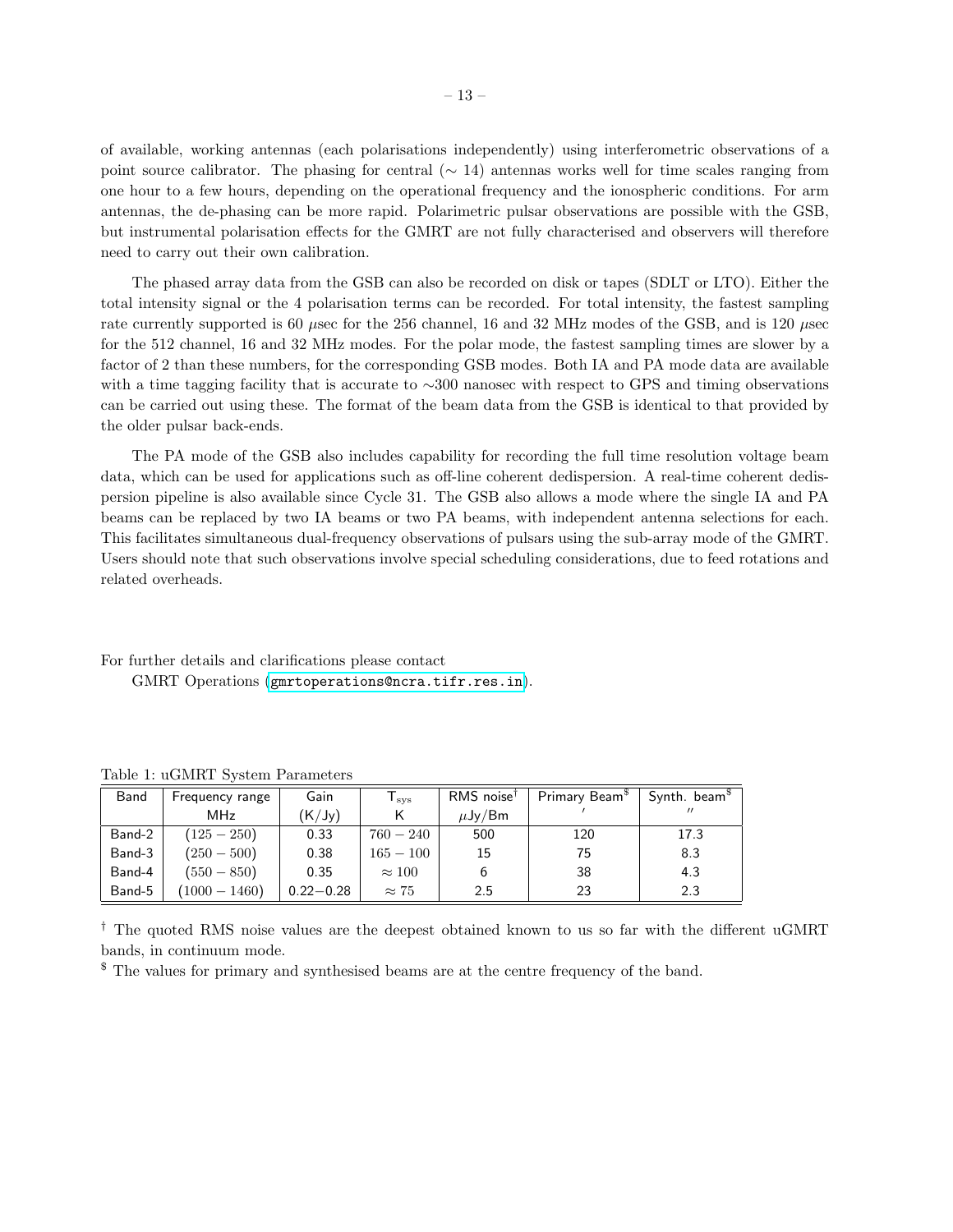

Fig. 1.— GMRT Array configuration: 30 antennas each of 45 m diameter spread 25 km, central square consists of 12 antennas in 1 km.